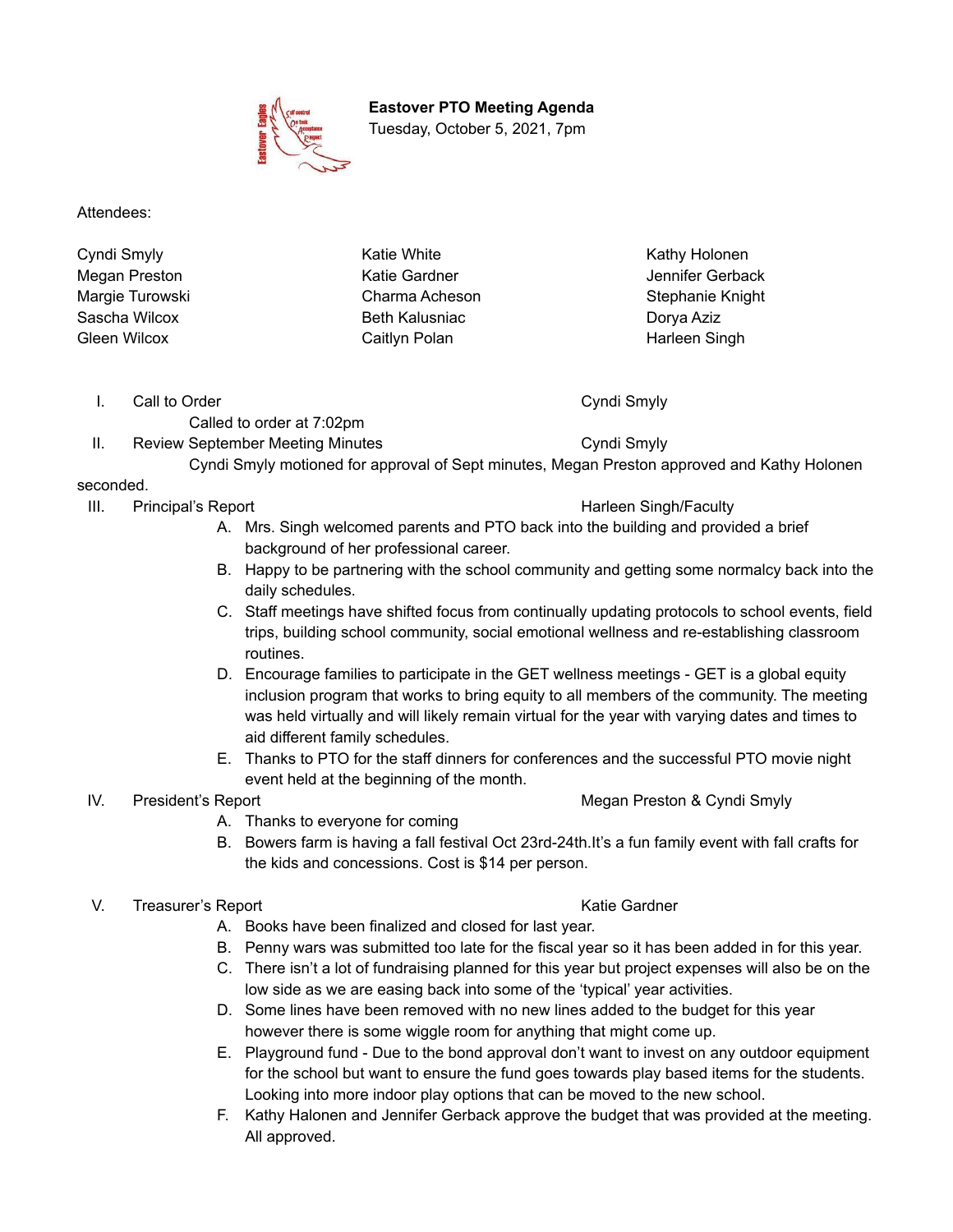# VI. New Business **Cyndi Smyly/PTO Board** Number 2014

- A. Family connections
	- 1. Beth Kalusniac spoke about becoming a liaison for the district. Help international and new to the district families get assimilated to the community and connect them with various resources, i.e. recommended doctors, dentists, sports activities, clubs, etc. Family connections meetings are held once a month and they aim to partner with each schools PTO so they are available as a resource to any community member seeking help. They are seeking Eastover families to be the face of our school and to act as a base point for new families to turn to when they are seeking information.
- B. Eastover Fun Run
	- 1. Rebecca Ealy took the lead on organizing the fun run. Pedometer for each student. Schedule and parent volunteer list will be sent out. No siblings if possible. D.J will get the kids stretched out and warmed up to run and then they will receive popsicles after the race. Rain date for Oct 15th. Raised \$8.5k so far. School will earn a P.J day if we reach our \$10k goal. Potential considering another incentive for \$12k
- C. Math Pentathlon
	- 1. Megan Preston has three volunteers that are helping take the lead on getting this implemented. One parent attended the training on the math/strategy games. This will potentially be before school. Volunteers will be needed to run this program. More information will be sent out as it becomes available.
- D. Make A Difference Day
	- 1. This is a district wide effort to give back to our community. Have partnered with Gleaners and will take place Oct 23rd. There will be no in-person volunteers on the day but each school will be collecting various items. Each classroom will have a box to donate.
- E. Family Directories
	- 1. Katie White is looking into potentially bringing back paper school directories which will be an added incentive to join the PTO/ Pay PTO dues. Looking at how to clean up and update the directory.
- F. Publishing Center
	- 1. Great program where students become authors and get an opportunity to create their own paper book to treasure. The PTO also selects a few to purchase for the school library. Volunteers have signed up to lead this committee. Still getting in touch with student treasurers about logistics. Aim is to have a signup out to families in November. Information will be sent out as it becomes available.

### VII. Committee Updates Megan Preston/Committee Chairs

- A. Drive In Movie Night/Food Truck
	- 1. Thanks to all the volunteers for a successful movie night. Reached the sales goal for the food truck so it was free to have at the event. Have noted down some changes for next year with potentially looking into having more spaces available.Suggest overlapping the food truck with the movie time a little to get more sales.
- B. Spirit Wear
	- 1. Has been ordered. Should be coming in next week. Items will be brought to the school and distributed to the kids. We have a few surplus items. Spirit week planned but not sure when. More information to come on that.
- C. Committee Volunteers are needed as events and programs happen, so look out for those eblasts. Looking at adding in a family mentor committee to garner some support and representation for the family liaison program that helps new to the district families get acclimated to the community.
- VIII. Announcements and a state of the Megan Preston and American Megan Preston